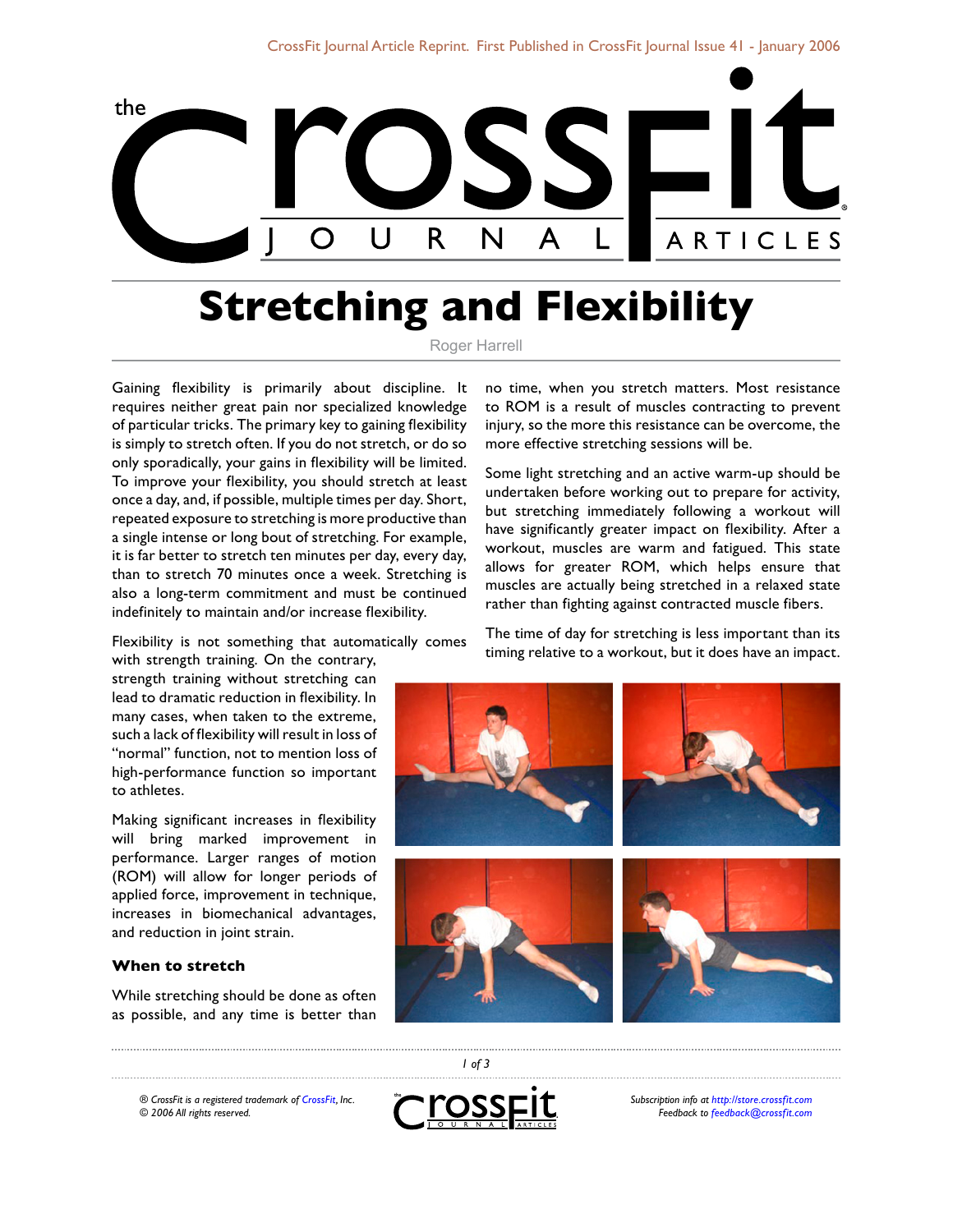## **Stretching and Flexibility (continued...)**

Because stretching is most effective when relaxed ROM is maximized, stretching later in the day will have a greater effect on flexibility.

As with other components to a fitness program, the timing of your stretching should be varied.

The above recommendations are guidelines; a stretching program should not become too routine. From time to time, stretch before working out and/or early in the morning. And do it as often as possible. If five minutes are available early in the morning to stretch, take advantage of them.

Whenever possible, find ways to stretch while doing other things. Sitting in a straddled pike on the floor while doing paperwork is an excellent example of this. (Moreover, once flexibility is sufficient, a straddled pike is one of the most comfortable positions in which to sit on the floor.)

## **How to stretch**

One of the keys to rapidly gaining flexibility is learning how to relax when stretching. Antagonist muscles should be as relaxed as possible when stretching them. Otherwise, contracted muscle fibers are providing significant reduction in ROM, and the muscle itself is not being effectively stretched. For example, when doing a pike stretch, the hamstrings, glutes, and lower back should be as relaxed as possible.

The primary method for relaxing a muscle while stretching is simply to practice doing it. Focusing on relaxing and keeping breathing regular while you stretch has a dramatic impact on the effectiveness of your stretching sessions. In addition, "shaking out" muscles between stretches aids with relaxation and helps release contracted fibers. After holding a pike for 15 seconds, come out of the pike, shake out both legs, and then return to the pike stretch.

Actively contracting and relaxing antagonist muscles will also help ensure that muscles are stretched in a relaxed state. For a pike stretch, reach forward, hold for five seconds, then actively contract your hamstrings for five seconds, then relax again and try to stretch further into the pike. This cycle can be repeated two or three times followed by holding the final pike for 15 seconds. Actively contracting and relaxing a muscle while in a stretched position aids in relaxing passively contracted fibers and will greatly increase ROM. Note that this method should be undertaken gradually. Aggressively jumping into this technique can result in pulled or torn muscles. Start slowly and increase gradually.

Partner stretching can also help you stretch while relaxed. It is often difficult to relax while placing sufficient load on a muscle to stretch it. A stretching partner can provide the additional load while allowing the individual stretching to fully relax.

A frequent question about stretching is how long any given stretch should be held. The answer is "it depends." Once you have learned to relax properly while stretching, you will not need to hold positions as long to reach a fully extended state. Generally anywhere from 10 to 60 seconds will be sufficient. It is often better to stretch a given muscle for a shorter time initially and then return to that stretch later in the session.

Variety is also an important factor. Try not to get too routine about how you stretch. Vary which stretches you do and the order in which you do them. It is easy to fall into a repetitive pattern when stretching, but this will reduce the effectiveness of your stretching program.



*® CrossFit is a registered trademark of [CrossFit,](http://www.crossfit.com) Inc. © 2006 All rights reserved.*



 *of 3*

*Subscription info at [http://store.crossfit.com](http://journal.crossfit.com) Feedback to [feedback@crossfit.com](mailto:feedback@crossfit.com)*